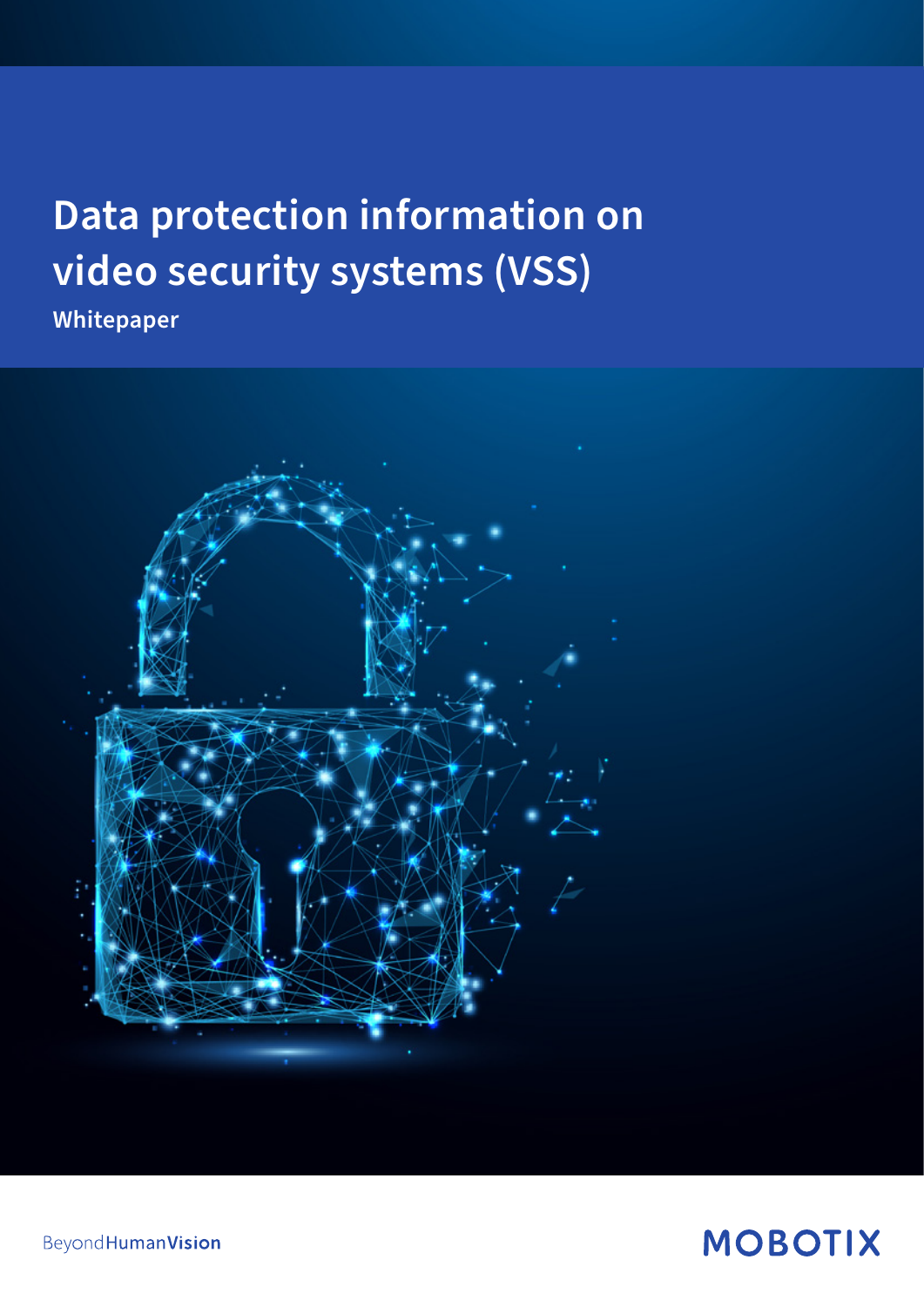# **1 Main features of European data protection law (DSGVO, opening clauses, BDSG, state laws)**

European data protection law has been newly regulated for all EU member states by the European General Data Protection Regulation (EU GDPR 2016/679), which came into force on 25.05.2018. Since this is a regulation and not a directive as before, it has direct legal effect in all countries of the EU. Member states may only enact explanatory or clarifying laws in the area of the so-called opening clauses. If this should lead to contradictory regulations, the GDPR as a superordinate regulation has primary validity.

In Germany, the Federal Data Protection Act (BDSG), which was revised at the same time, takes up the opening clauses. Here, the topic of video is specified in more detail in §4. In addition, there are various further implementing state laws in Germany.

Directive 2016/680 was adopted at European level for the area of law enforcement authorities and Directive 2016/681 for the area of passenger data. In order to be legally effective, these require the adoption of associated national laws at the national level. This has been done in Germany, for example, through state-specific state police laws.

In the wake of the attacks in Ansbach and Munich in the summer of 2016, the Video Surveillance Improvement Act was passed in Germany in the same year. This was intended to simplify the use of video security systems at major events by shifting the weighting of the protection interests of the persons concerned in favour of the legitimate interest of the public authorities in minimising risk. Significant parts of this were included in the revision of the BDSG in 2018 in §4 (1).

# **2 Data Protection in MOBOTIX Cameras**

MOBOTIX stands for developing and marketing network-based video security systems that meet the highest quality standards. For this purpose, MOBOTIX has developed the trend-setting ["Cactus Concept](https://www.mobotix.com/en/cactus-concept-cyber-security)" for IT and cyber security.



The two product areas MOBOTIX IoT cameras and MOBOTIX MOVE cameras pursue the same security goals from different approaches.

# **2.1 MOBOTIX IoT Cameras**

These cameras are characterized by the decentralized concept, in which the image processing, analysis and storage is performed in the camera or encrypted and controlled by the camera. This offers system-related increased protection against data loss or unauthorized access during image transfer.

# **2.1.1 Browser operation**

When operating the IoT cameras via a browser, the soft buttons and dropdown menus can be hidden if necessary to prevent unauthorized switching.

If the "Privacy" mode is activated via a soft button in the live view of the browser, access to live images and image searches is blocked. This setting is then valid for 24 hours or until manually cancelled.

# **2.1.2 Secure connections**

The MOBOTIX IoT cameras provide a so-called HSTS function. With HSTS, the browser enforces a flawless HTTPS connection, which provides maximum protection against man-in-the-middle attacks.

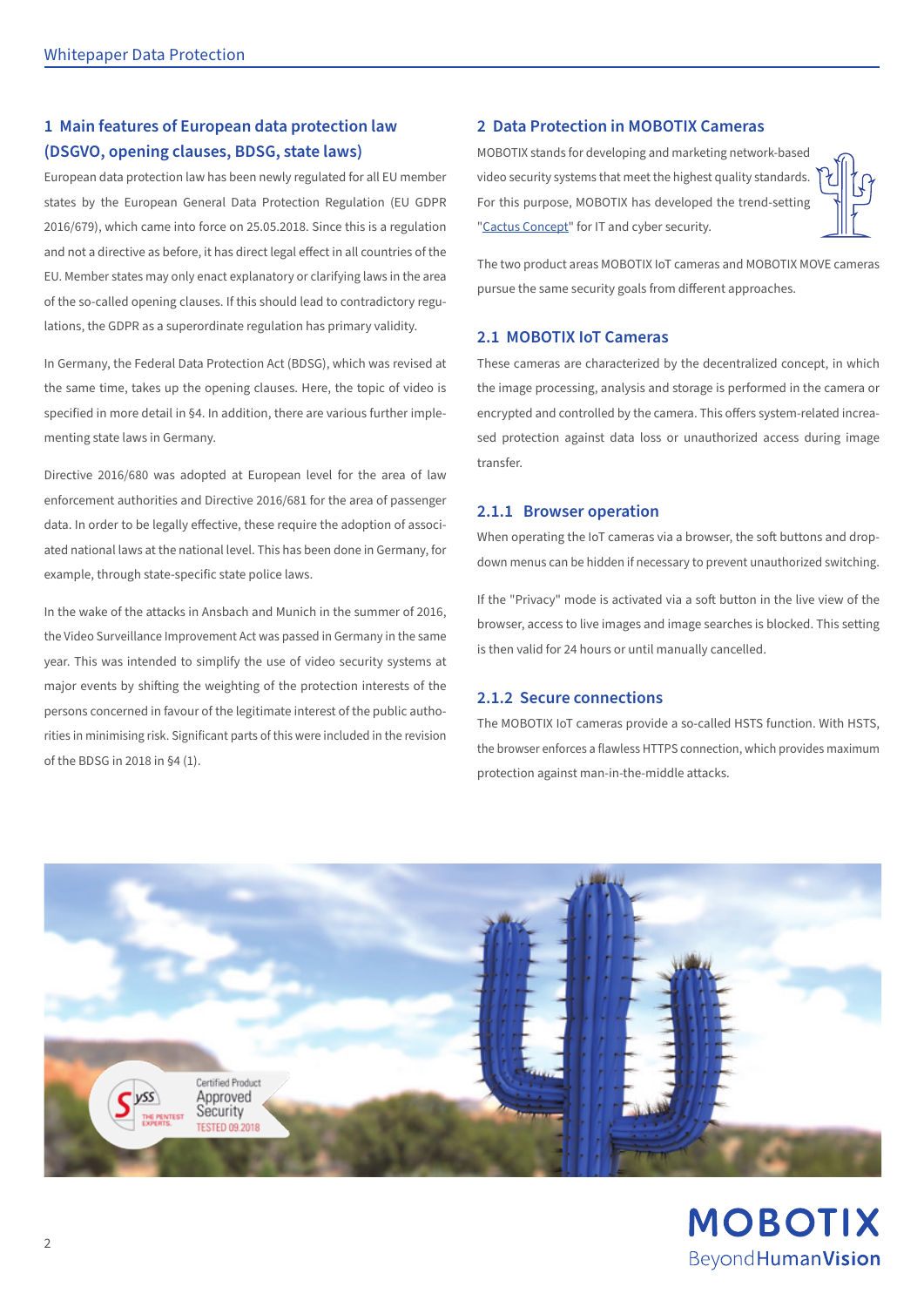## **2.1.3 Admin Area**

The admin area of the camera firmware is used to configure and manage different security settings of the cameras:

## a) User rights:

In the factory setting, access to camera images is possible as "public access" without a password for configuration purposes. This access option should be deactivated during camera configuration after changing the admin password or creating individual users, so that all access to the camera is only possible with a password. The camera is protected by a rights management on **three levels**:

- **• Guest:** With these user rights, only access to live images with reduced frame rate is possible.
- **User:** At this user level, the setup menu functions for image settings, events, actions, and image storage can be performed as well as unlocked browser functions.
- **• Admin:** Users with this privilege level can configure all security-related settings of the camera via the Admin menu.



#### b) Admin password:

When the admin page is called up for the first time, you will be asked to change the default access data (user: "admin", password: "meinsm") with an individual and secure password. This password must have at least 8 digits. Please pay attention to upper/lower case. Without changing the admin default password, no change can be permanently saved in the admin menu.

If the admin password has been forgotten, it is necessary to disassemble the camera and send it to the MOBOTIX control center for a hardware reset. For a fee, a certified MOBOTIX partner can provide special software individually programmed by MOBOTIX with individual activation for password reset on site (and without camera installation).

#### c) Microphone:

For cameras with a built-in microphone, this is switched off in the factory setting of the camera firmware. Based on the legal requirements in the area of "Privacy by Default" (security even with factory setting), it is ensured here that no audio recordings are made inadvertently as long as they are not permitted under data protection law. The microphone must always be activated manually first, which is only possible with admin rights.

#### d) Network settings / integration protocols:

Not only are the entries and profiles required for integration into networks or third-party systems entered here, but different profiles for images, mails, messages and associated certificates and access data to third-party systems are also created and managed. This is generally done in the admin area of the camera firmware in order to optimally guarantee the data protection principle of access protection.

#### e) Memory failure monitoring:

Via this item, special tests can be configured in the Admin menu of the camera firmware, which check the availability, successful data transfers to a defined storage target and the successful recording of events in the background. These tests represent technical-organizational measures (TOMs) already taken in the camera firmware in terms of the GDPR. The results of these tests are documented in the camera in a log file. In the event of any discrepancies, the camera in question can automatically trigger notifications in various forms. This can take the form of flashing LEDs, audio messages, FTP image transfer, e-mailing of error messages with/without images, network messages or an automatic telephone call by the camera.

#### **2.1.3 Setup area**

#### a) Obscure image areas

When using video security systems, it is often necessary to generally or temporarily hide areas that must not be captured for reasons of data protection. For this purpose, image areas can be defined in the setup area of the cameras, which can be masked either by pixelation as tiles or with full-surface colors. This masking is performed directly in the camera before the images are completed and overwrites the image information available at these locations. This means that the pixelation cannot be undone.

#### b) Arming:

In accordance with the principle of "data protection-friendly basic settings" (Art. 25 DS-GVO), event control and analytics control are deactivated as factory settings for all cameras. To use these functions, after the general arming, the independent arming of the areas storage, actions and/or notifications is possible. This allows individual adaptations to a wide range of data protection requirements.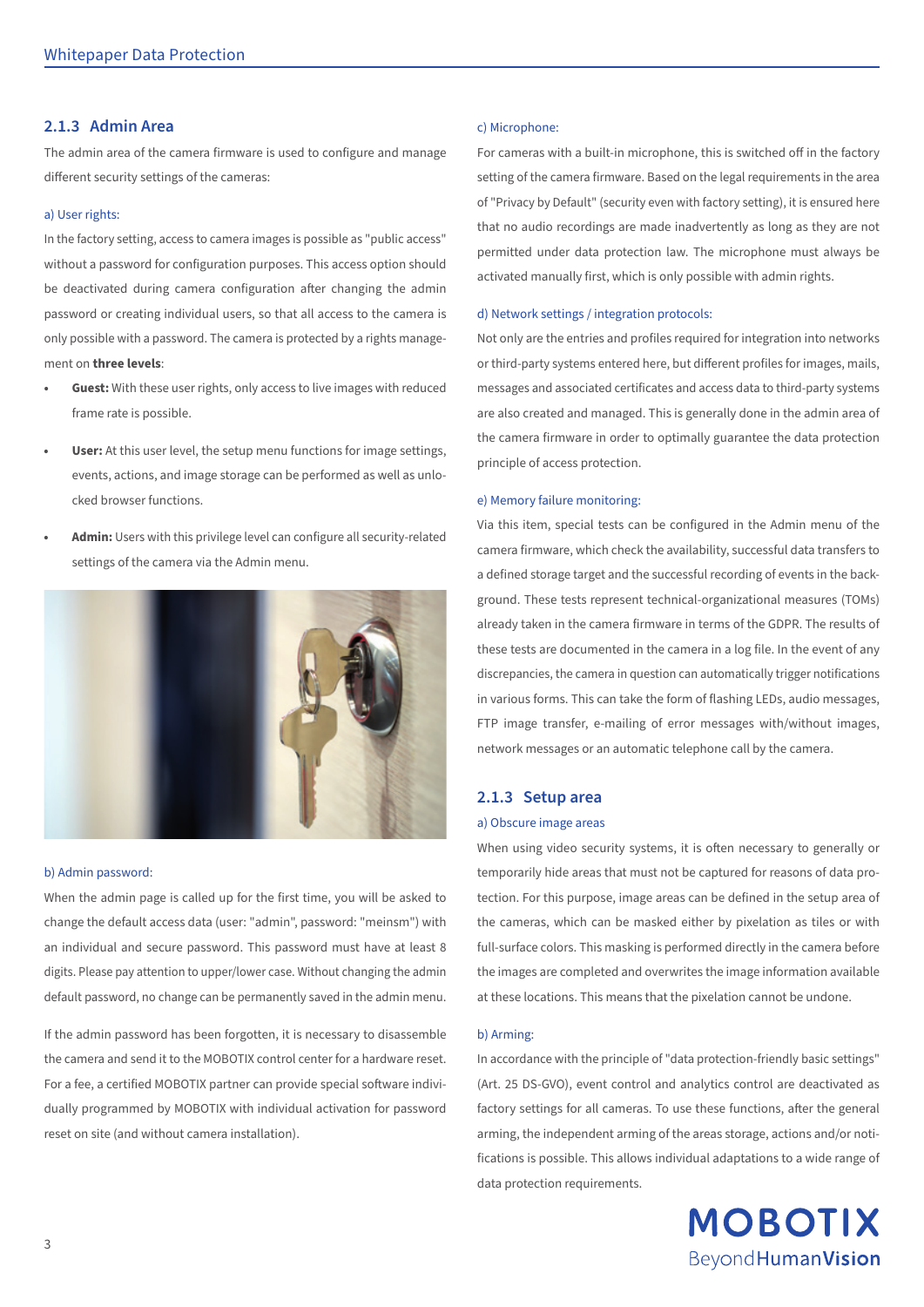## c) MxAnalytics Apps:

In this area, count corridors or heat maps can be defined for statistical purposes.

#### 1) Counting corridors:

Counting corridors provide information about the number of objects moving in two directions through the counting corridors. While moving objects are detected, they are masked. This means that no faces are visible in the live image, for example. Only the number and time of the detected objects in the counting corridor and no images are stored.

#### 2) Heatmaps:

In the heatmaps, colored tiles are deposited at the relevant points for detected movements. The more tiles are deposited at the same position, the brighter the respective color (from dark blue to white). The tiles are stored in a pre-stored reference image during an evaluation. No further images are stored. The counting statistics and the heat map are stored in the camera, if necessary encrypted via an additional password, on the SD card separately from the event image memory.

#### 3) Behavior detection:

When a camera is mounted on the ceiling, in addition to the functions of counting corridors or a heat map, event sensors based on behavior analysis can be activated. This involves the measurement of the following aspects:

- Maximum dwell time
- Movement in the opposite direction of a defined main direction
- Reversal of direction
- Turning away from the main direction of movement
- Exceeding a defined speed value
- Entering a restricted area

When one of these measured values is reached, symbols matching the triggering event are displayed in the live or stored images. The events triggered by the behavior detection can be used as triggers for various actions such as image storage, notifications or also switching of warning lights, acoustic signals, etc.



#### d) MOBOTIX Certified Apps

Starting with the Mobotix7 models, the Certified Apps can be activated in this area. Analogous to the arming, the arming of the app service is also deactivated here as a factory setting for all cameras in accordance with the principle of "data protection-friendly basic settings" (Art. 25 DS-GVO).

# **2.1.4 End-to-end encryption and deletion periods** a) End-to-end encryption

The basic prerequisite for effective data protection is an activated encryption, because it prevents data from being compromised in the event of theft or loss. To secure stored data, you can enter a keyword under /admin/storageconfig at any time and from the next reboot all new records will be encrypted using this word.

MxFFS encrypts all video content as well as the majority of meta data within each camera using an XTEA-based 128bit process and only transfers this encrypted data to the NAS or file server archive, where it cannot be decrypted by an IT administrator. Decryption is also only performed on the MxMC Client or the playback camera and thus represents an integrated end2end encryption solution.

#### b) Compliance with the time limits for deletion

After the deletion period has expired, the data is not deleted or overwritten, as in most file systems, but access is made impossible. This is currently "state of the art". (A secure overwrite would halve the lifetime of flash media.)

In addition, the latest software 7.3.0 upwards provides the ability to delete data on the external NAS or file server again by removing all files with video and audio data outside the deletion period.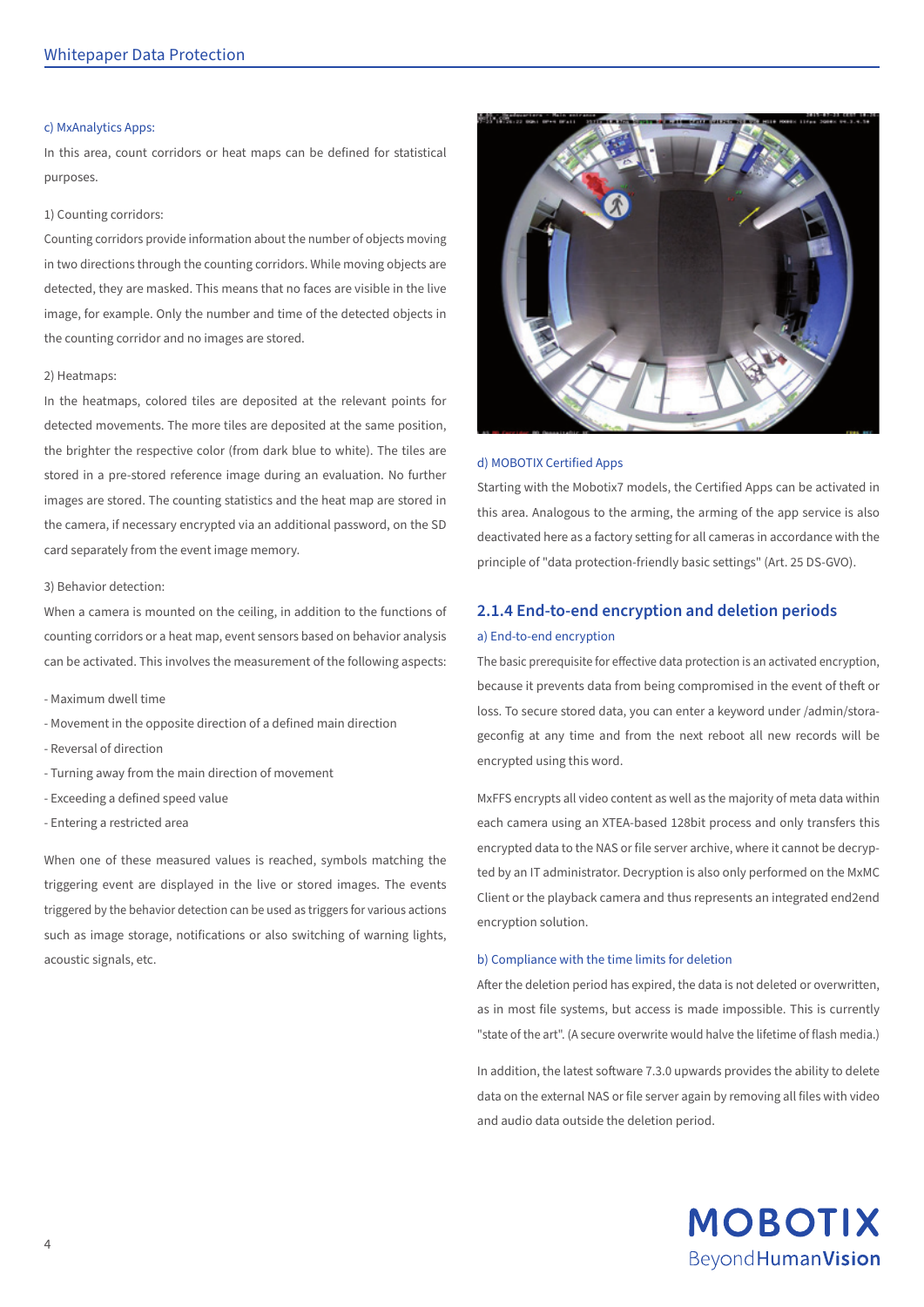## **2.2 MOBOTIX MOVE Cameras**

#### a) Admin password:

As with the IoT cameras, it is also necessary to change the factory admin password "meinsm" to an individual password for the MOVE cameras when dialing in for the first time in order to ensure data protection-compliant "access protection".

#### b) Private zones:

The MOBOTIX MOVE cameras also have an integrated function for masking image areas with colored areas. This makes it possible to mask areas that may not be recorded, e.g. for data protection reasons (e.g. during certain times). When activating these privacy zones, make sure that the PTZ functions are deactivated, otherwise the privacy zone will be panned along with the displayed image area and mask an incorrect image area.



# **3 Data Protection in MOBOTIX Software**

All software provided by MOBOTIX AG contains information on data protection. In addition, various functions are integrated there to ensure DS-GVO-compliant video security solutions.

# **3.1 MOBOTIX ManagementCenter (MxMC)**

#### a) Online connection:

MOBOTIX ManagementCenter can be operated completely without an Internet connection. If required, an online connection would only be necessary at two points in time:

#### 1) Software Update:

In the "Software Update" section of the MOBOTIX ManagementCenter settings, you have the option to activate a function that will call up the MOBOTIX homepage at startup or at predefined time intervals to check whether a new software version is available there. This function is deactivated in the factory settings for reasons of data protection. The search can also be triggered manually via this menu.

2) Use of components subject to licensing:

If you want to use a MOBOTIX ManagementCenter with components subject to licensing, you need an online connection or a file that you receive from us to activate the license code in order to check the validity of the license code at the licensing server in the USA. Since license codes at MOBOTIX are permanently valid after activation, an online connection is no longer necessary after activation.

#### c) User management:

MOBOTIX ManagementCenter accesses the assigned video sources (cameras, NAS, etc.) at admin level in order to control all functions of the connected devices. To ensure different data protection requirements, the MxMC has a differentiated user administration. This includes the possibility of restricting access only to defined cameras or activity-related use of functions. The current version supports the so-called supervisor mode, which supports a maximum of 6-eye control.

The Kaktus concept also applies in the MxMC for the cameras (Secure System in the MxMC components area). It is checked whether all IoT cameras are in the group and whether the default password for the Admin area and the ONVIF area has been changed. It is also checked whether HTTPS is enabled and Public Access is disabled. The MxMC automatically adjusts the settings in the cameras if necessary.

A certificate manager in MxMC allows you to create your own certificates for SSL communication and also manages the distribution of official or your own certificates to the individual IoT cameras.

Every user action in the MxMC that is relevant to data protection is logged in the system's action log.

#### **3.2 MOBOTIX HUB**

#### a) Online connection:

Secure encryption and HTTPS connections are provided in the MOBOTIX HUB and we strongly recommend installing SSL certificates for this purpose.

Furthermore, access can also be regulated via individual IP addresses or IP address ranges.

We definitely recommend the MOBOTIX HUB Hardening Guide to configure the system both more securely and in compliance with data protection regulations. You can find it at:

[https://www.mobotix.com/sites/default/files/2021-07/Mx\\_GL\\_MOBOTIX\\_](https://www.mobotix.com/sites/default/files/2021-07/Mx_GL_MOBOTIX_HUB_Hardening_V1-00_EN_210701.pdf) [HUB\\_Hardening\\_V1-00\\_EN\\_210701.pdf](https://www.mobotix.com/sites/default/files/2021-07/Mx_GL_MOBOTIX_HUB_Hardening_V1-00_EN_210701.pdf)

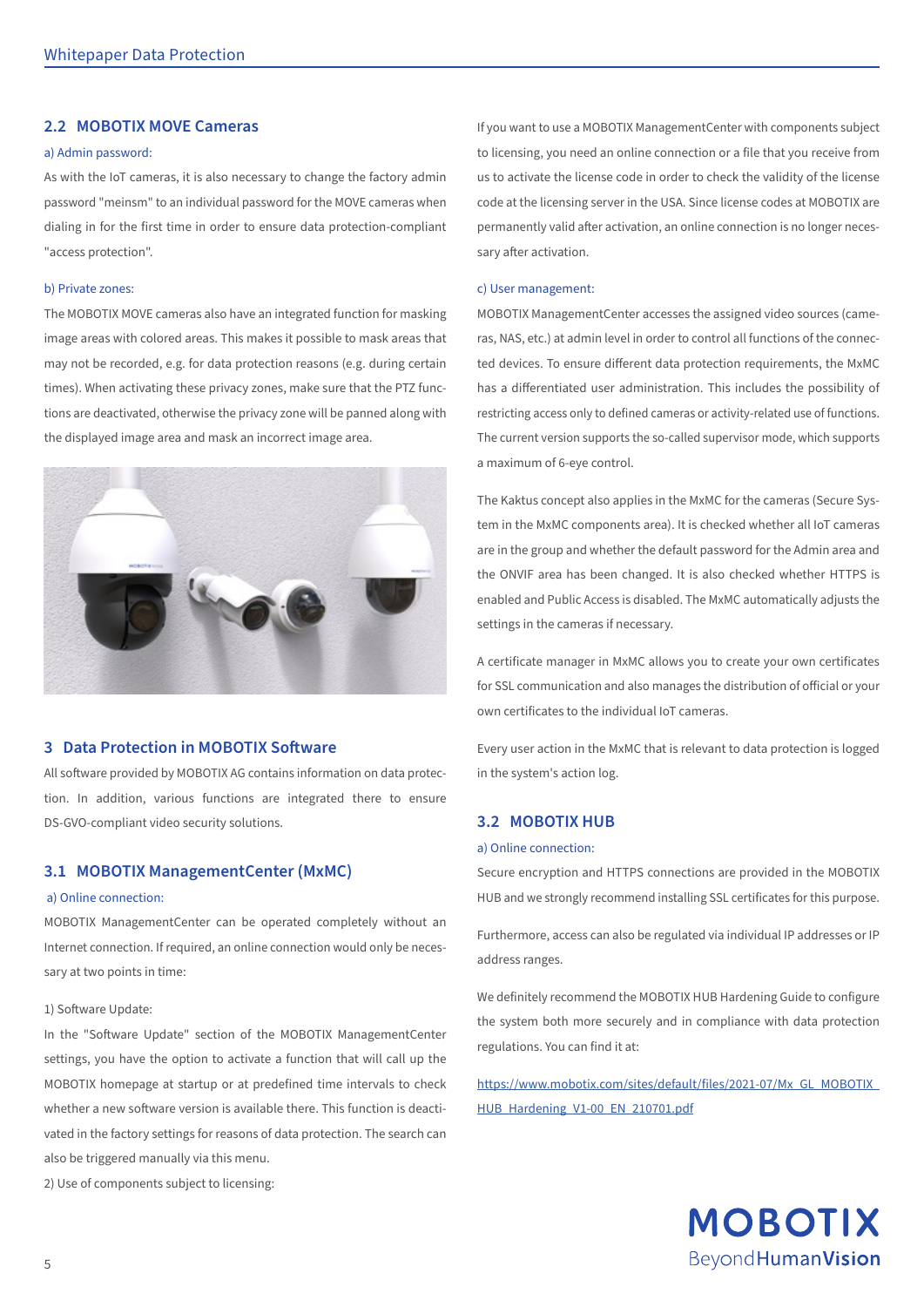

#### b) User management:

A Windows admin account is required to install MOBOTIX HUB. This ensures that no standard users can install or create an admin account on MOBOTIX HUB. For secure user administration, we recommend connecting to the Windows Active Directory.

Passwords for the HUB account must generally be at least 8 characters long, contain upper and lower case letters as well as numbers and special characters.

#### c) Extended access rights management:

MOBOTIX HUB supports GDPR-compliant access according to the dual control principle. Furthermore, pixelation of camera image areas can be set up so that only authorized users can remove them in the playbacks.

Access to playbacks or live images can be restricted for certain user roles. This can be e.g. the playback duration, as well as the time until when recordings may be accessed in the past.

#### d) Logs and audit trails:

Accesses are logged so that it can be determined retrospectively which user has changed settings and which, whether he/she has edited alarms or what has been clicked. In this way, manipulations can be easily tracked.

## **3.3 MOBOTIX Cloud**

#### a) Security and data protection:

All communication between cameras, the bridge and the devices is encrypted. Optionally, the 2-factor authentication can be used for more security. Via a fine-granular rights assignment and user administration, you can optimally adapt the rights to your needs and data protection.

All data of our German customers are hosted in data centers in Frankfurt a.M.. The data of our EU customers is hosted on data centers in the EU. The data centers are certified (SOC 1+2, ISO 27001), store the data in triple backups and thus guarantee availability according to DSGVO. A privacy mode is available for end customer subaccounts to restrict (pixelate or hide) image and audio access by the reseller. User activities are stored in the action and audit logs so that changes can be tracked..

#### b) Bridge

The bridge has no inbound port, so no direct access is possible. Security updates on the bridge are done automatically via the cloud.



## **3.4 MOBOTIX Live Door Station and Camera App**

With the IOS and Android app MOBOTIX Live, no personal data is recorded or stored on the mobile device (smartphone, tablet). When granting user rights on the cameras, it is important to consider whether the user in question should be granted rights for a search, for example. These rights defined in the camera also apply to access to the camera via the MOBOTIX Live app.

The pixelation of the IoT cameras can also be controlled via the MOBOTIX LIVE App. There are predefined API commands that can be activated as softbuttons in the app.